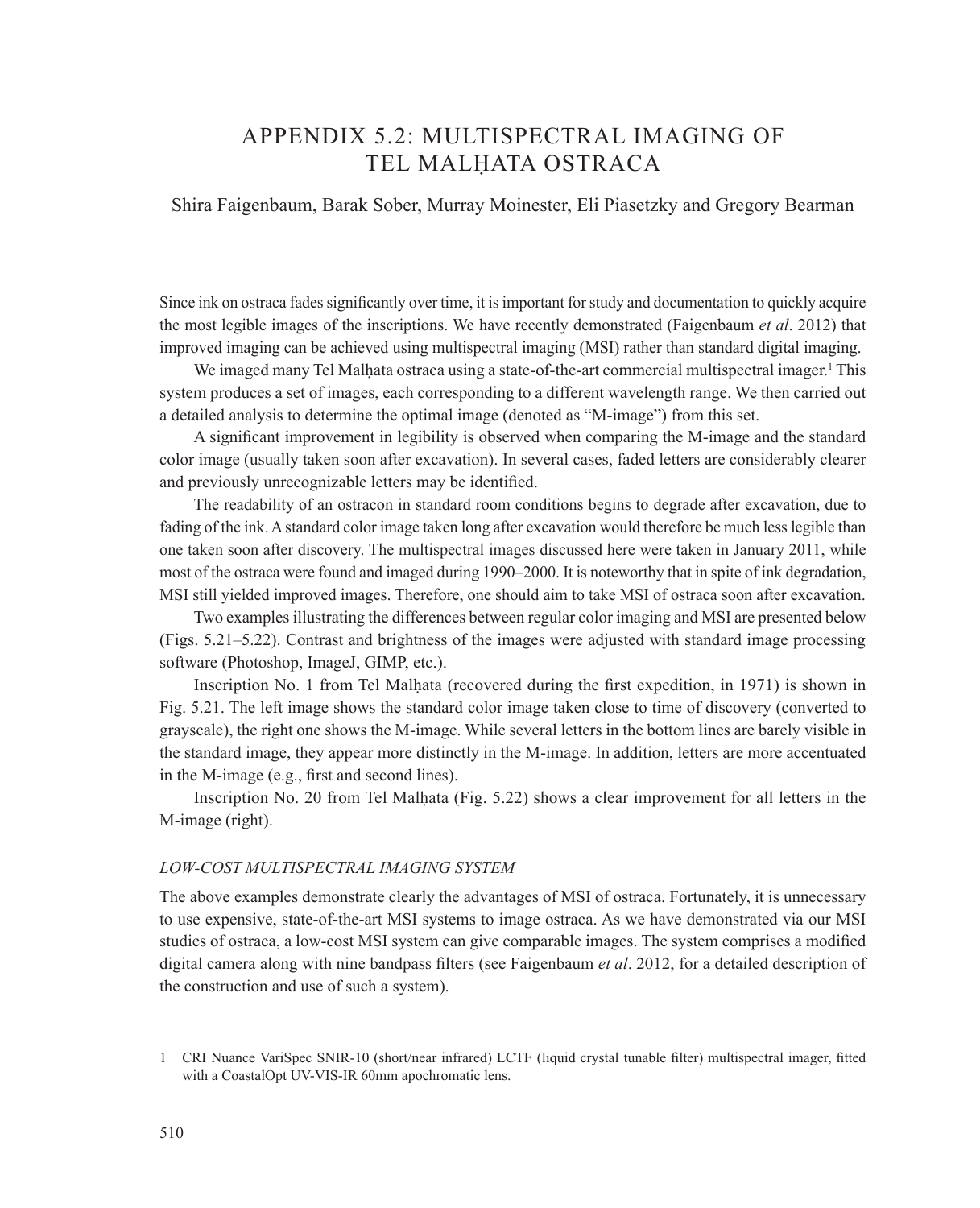It is important to note that even without MSI, it may still be possible to improve the readability of old digital color images of ostraca. One should look at the different color channels separately, and compare the red (~600–700 nm), green (~500–600 nm), blue (~400–550 nm) and full-color images. The red channel may be the best choice between these possibilities, as previously observed (Bülow-Jacobsen 2008).



Fig. 5.21: Inscription No. 1. Left: original image converted to grayscale image; right: optimal multispectral image (M-image) taken at wavelength  $\lambda$  = 775 nm.



Fig. 5.22: Inscription No. 20. Left: original image converted to grayscale image; right: optimal multispectral image (M-image) taken at  $\lambda$ =720 nm.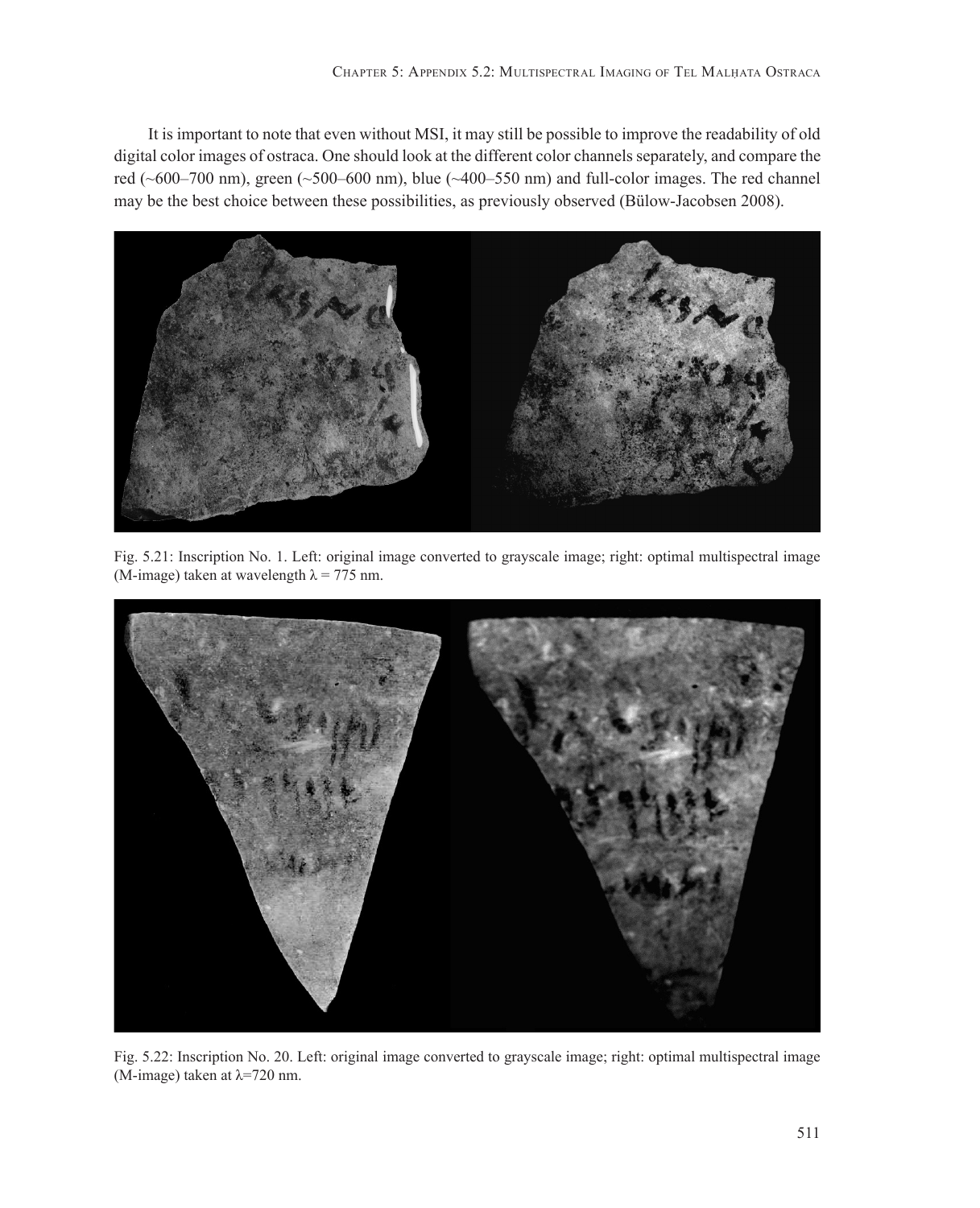## REFERENCES

- Aharoni, Y. 1975. Excavations at Tel Beer-Sheba. Preliminary Report of the Fifth and Sixth Seasons, 1973– 1974. *Tel Aviv* 2: 146–169.
- Aharoni, Y. 1981. *Arad Inscriptions*. Jerusalem.
- Ahituv, S. 1977. Two Ammonite Inscriptions. *Cathedra* 4: 178–189 (Hebrew).
- Ahituv, S. 2005. *HaKetav VeHaMiktav*. *Handbook of Ancient Inscriptions from the Land of Israel and the Kingdoms beyond the Jordan from the Period of the First Commonwealth.* Jerusalem.
- Aloni, N. 1950. *Encyclopedia Biblica* I: 348–349 (Hebrew).
- Aloni, N. 1958. *Encyclopedia Biblica* III: 217–218 (Hebrew).
- Beit-Arieh, I. 2007. *Ḥorvat 'Uza and Ḥorvat Radum. Two Fortresses in the Biblical Negev* (Monograph Series of the Institute of Archaeology of Tel Aviv University 25). Tel Aviv.
- Beit-Arieh, I. and Ahituv, S. 2011. Half Quarter. glt- An Inscription from Tel Malḥata. *Eretz-Israel* 30: 73–76 (Hebrew).
- Bülow-Jacobsen,A. 2008. Infra-Red Imaging of Ostraca and Papryi. *Zeitschrift für Papyrologie und Epigraphik*  165: 175–185.
- Cowley, A. 1967. *Aramaic Papyri of the Fifth Century B.C.* (Edited with translation and notes by A. Cowley). Osnabrück.
- Cross, F.M. 1975. Ammonite Ostraca from Heshbon: Heshbon Ostraca IV–VIII. Appendix 1–20. In: Boraas R.S. and Horn, S.H. *Heshbon 1973*. Michigan.
- Di Stefano, L.M. and Fuchs, R. 2011. Characterisation of the Pigments in a Ptolemaic Egyptian Book of the Dead Papyrus. *Archaeological and Anthropological Sciences* 3: 229–244.
- Dion, P.E. and Daviau, P.M.M. 2000. An Inscribed Incense Altar of Iron Age II at Hirbet el-Mudeyine (Jordan). *Zeitschrift des Deutschen Palästina-Vereins* 116: 1–13.
- Donner, H. and Rollig, W. 1962–1964. *Kanaanäische und aramäische Inschriften*. Wiesbaden.
- EN. Eph'al, I. and Naveh, J. 1996. *Aramaic Ostraca of the 4th Century BC from Idumea*. Jerusalem.
- Eshel, E. 2003. A Late Iron Age Ostracon Featuring the Term לערכ. *Israel Exploration Journal* 53: 151–163.
- Faigenbaum, S., Sober, B., Shaus, A., Moinester, M., Piasetzky, E., Bearman, G., Cordonsky, M. and Finkelstein, I. 2012. Multispectral Images of Ostraca: Acquisition and Analysis. *Journal of Archaeological Science* 39: 3581–3590.
- Fritz, V. 1986. Kinneret Vorbericht über die Ausgrabungen auf dem Tell el–Oreme am See Genezaret in den Jahren 1982–1985. *Zeitschrift des Deutschen Palästina-Vereins* 102: 1–39.
- Jenkins,C.2011.AnalyzingPigmentsintheBookoftheDeadUsingXRFSpectroscopy.*http://www.brooklynmuseum. org/community/blogosphere/2011/01/26/analyzing-pigments-in-the-book-of-the-dead-using-xrf-spectroscopy/*
- Kochavi, M. 1993. Malḥata Tel. *The Encyclopedia of Archaeological Excavations in the Holy Land,* Vol. 3: 934–936. Jerusalem.
- Lemaire, A. 1996. *Nouvelles inscriptions araméennes d'Idumée au Musee d'Israel* (Supplément No. 3 à Transeuphratène). Paris.
- Lemaire, A. 2002. *Nouvelles inscriptions araméennes d'Idumée* Tome II (Supplément No. 9 to Transeuphratène). Paris.